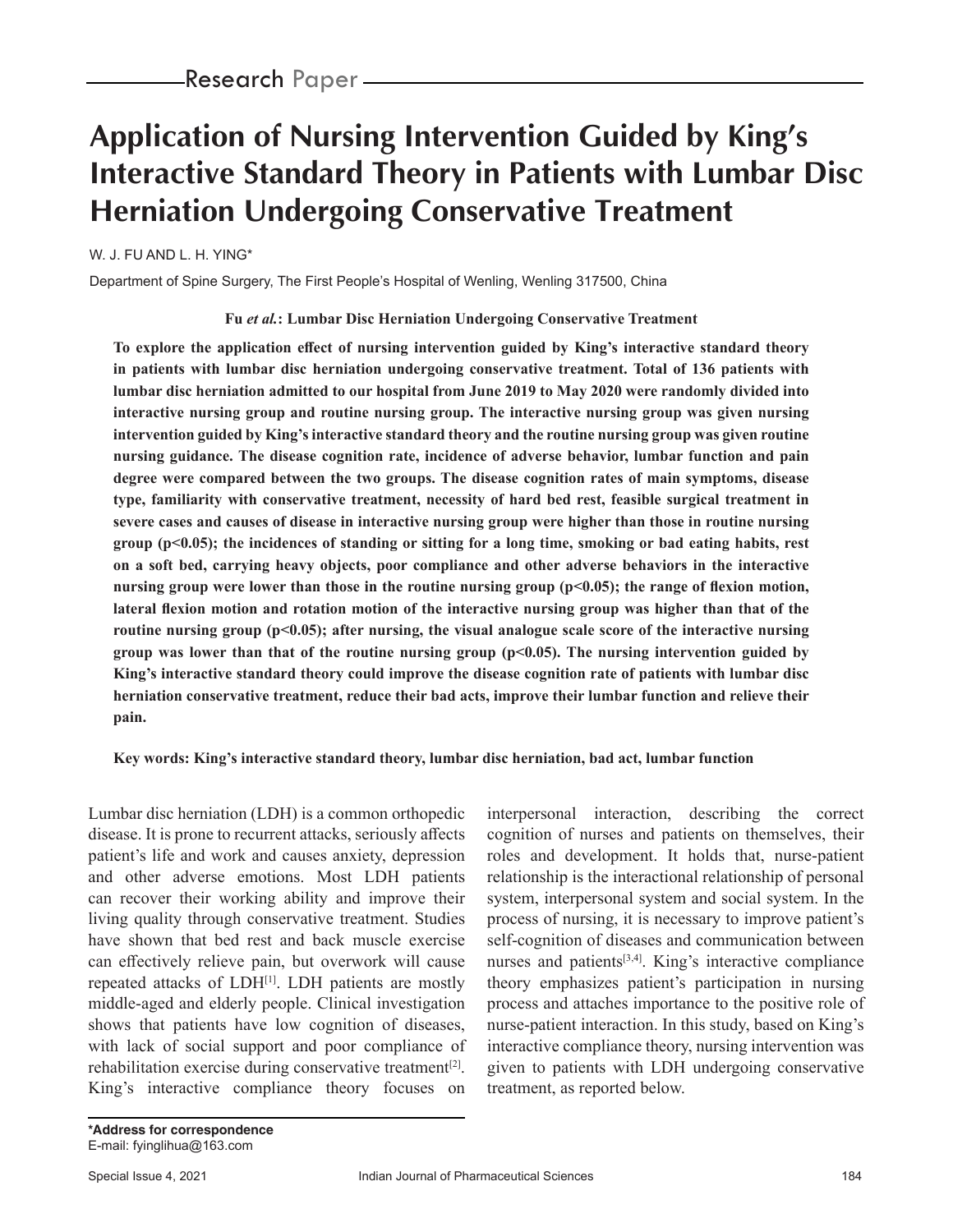## **MATERIALS AND METHODS**

## **Research object:**

136 LDH patients admitted to our hospital from June 2019 to May 2020 were randomly divided into interactive nursing group and routine nursing group. The interactive nursing group was given nursing intervention guided by King's interactive compliance theory, while the routine nursing group was given routine nursing guidance. There were 68 cases in interactive nursing group, with 30 male cases and 29 female cases. They were aged 29-67 y, with an average age of  $(43.06\pm6.83)$  y; education level: 26 cases of junior high school and below, 28 cases of high school/technical secondary school, 14 cases of junior college and above; their course of disease ranged from 1 to 7 y, with an average of  $(3.17\pm0.86)$ y. There were 68 cases in routine nursing group, with 42 male cases and 26 female cases. They were aged 31-69 y, with an average age of  $(43.816 \pm 6.95)$  y; education level: 30 cases of junior high school and below, 25 cases of high school/technical secondary school, 13 cases of junior college and above; their course of disease ranged from 10 mo to 6 y with an average of  $(3.39\pm1.03)$  y. There was no significant difference in general data between the two groups  $(p>0.05)$ .

## **Inclusion and exclusion criteria:**

Inclusion criteria-Typical symptoms and signs of LDH, straight leg elevation test  $\leq 60^\circ$ , obvious lower limb symptoms, first attack; receiving conservative treatment voluntarily; no disturbance of consciousness and able to read and write; voluntarily participating in the study and signing the consent form.

Exclusion criteria-History of mental illness or cognitive dysfunction; women during pregnancy or lactation; complicated with malignant tumor.

# **Methods:**

**Conservative treatment:** In acute edema stage, mannitol, dexamethasone and other drugs were used for dehydration treatment for 5 d and neurotrophic drugs were given for 14 d. Three-dimensional traction bed (produced by Jinan Huafei Industry Co., Ltd.) was used for traction treatment. Patients aged less than 65 y received traction treatment once a week, with 30 min each time, four times during the course of treatment. Patients aged over 65 y received traction treatment twice a week, with 10-20 min each time, eight times in a course of treatment. Rolling and kneading methods were used in massage, from light to heavy and from slow to fast. Appropriate pulling and stretching were used twice a week, with 21 d as a course of treatment.

**Routine nursing group:** Routine nursing was given, including: health knowledge education: explaining the functions and effects of drug therapy, traction therapy and massage to patients, instructing patients in acute stage to stay in bed, gradually carry out activities after pain relief and avoid excessive activities; instructing patients to take reasonable diet during treatment. Lumbar functional exercise: mainly including forward flexion and backward extension, left-right rotation, flying-bird-type movement of lumbar back muscles and slow backward walk with support. Each action was repeated for 5-20 times and each exercise lasted for 20 min. Correct posture training: nurses instructed patients to take laborsaving actions, such as correct lying, standing and sitting postures. The exercise was taken once a day, with 30 min each time.

**Interactive nursing group:** Establishment of an interactive compliance group; the group consisted of attending doctors, rehabilitation therapists, psychological counselors and nurses, who had worked for more than 3 y and received training on King's interactive compliance theory. Establishment of perceptual interaction; when nurses and patients came into contact for the first time, the nurses interacted with patients in time, evaluated the patients educational level, disease cognition level and acceptance ability and established mutual trust with patients; the nurses collected patients data and evaluated their needs; at the same time, the nurses made self-introduction in detail to deepen mutual understanding, enhance mutual trust and form good perception and judgment, thus laying an emotional foundation for follow-up nursing. Establishment of a unified system: multi-form communication was carried out according to the characteristics of patient's personality, educational level and family support. For those with higher educational level, the nursing knowledge manuals of LDH were distributed and propaganda and education were carried out in combination with video. For those with lower educational level, the nurses focused on explaining the contents of the manual repeatedly, with the aim of reaching a consensus on the importance and necessity of LDH rehabilitation exercise and establishing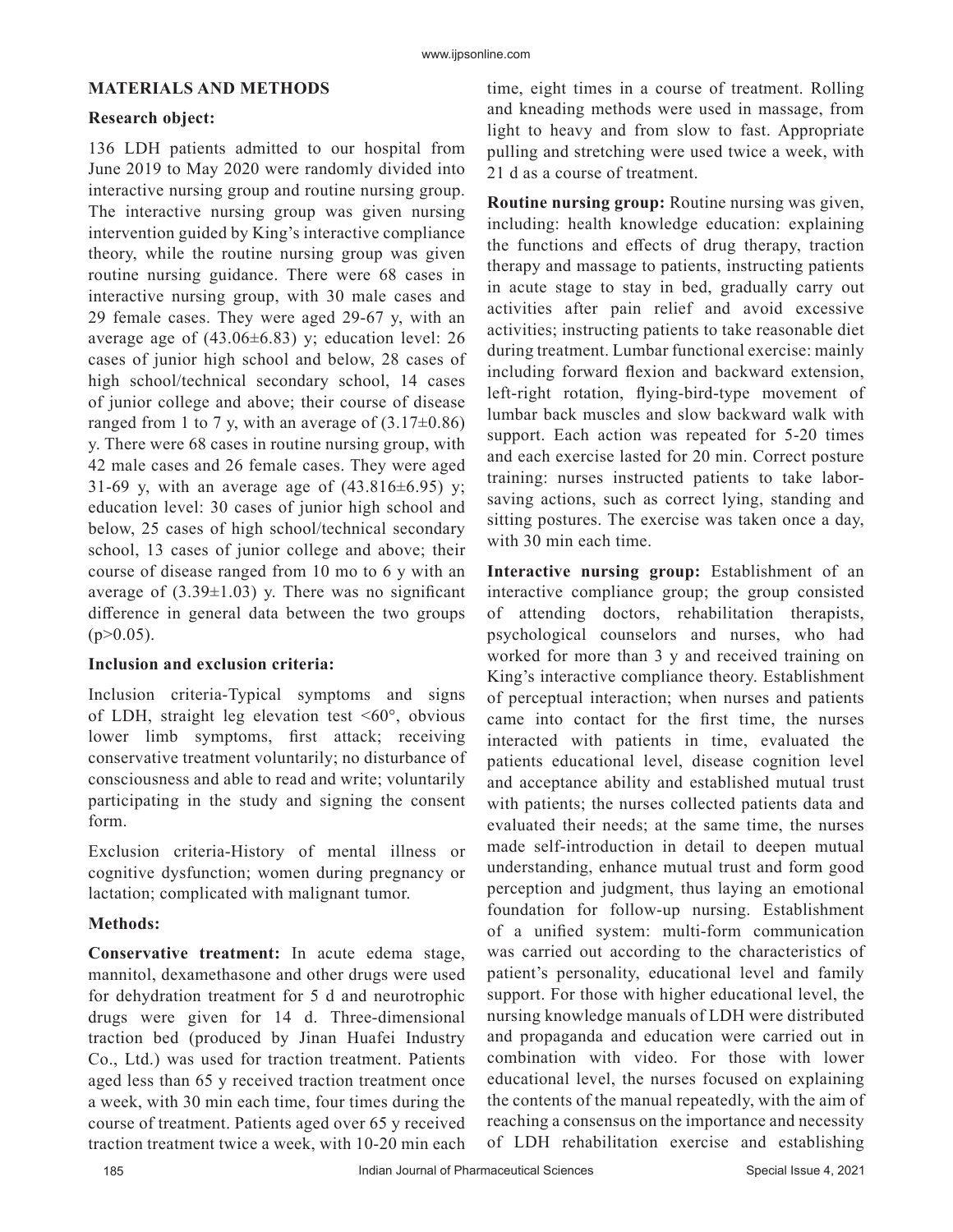specific rehabilitation training objectives; after that, nurses, patients and their family members discussed together to formulate rehabilitation training plan. Nurses mainly gave guidance and explanation, while family members cooperated, supplemented and persuaded. Patients made their own decisions and asked questions. The three parties jointly established the methods and projects of rehabilitation training objectives, forming a unified system of restriction and interaction. Implementation and evaluation: before rehabilitation training, nurses designed the training contents into a form and patients carried on training according to the form content. Nurses and the patient's family members supervised the training and evaluated the effect in time; nurses mainly played the role of assistance, helping patients to act skillfully and encouraging them to complete each action diligently. Establishment of social support system and continuous interactive system: nurses invited patients with high enthusiasm and good effect of rehabilitation training to share their own experiences in rehabilitation training, thus encouraging other patients to actively participate and enhancing their confidence in rehabilitation; nurses also urged the patient's family members to give encouragement and care to patients; before discharge, nurses created WeChat group of patients and asked them to leave their telephone numbers and emails. After discharge, the responsible nurses got to know the patients through WeChat group, email and telephone, understood the progress and effect of their rehabilitation training and answered patients questions to realize interaction and feedback in time. Both groups received continuous nursing for 3 mo.

## **Observation indicators:**

**Disease cognition rate:** After 3 mo of continuous nursing, the self-made questionnaire on diseaserelated knowledge was used to evaluate the disease cognition rates of the two groups, including the main symptoms of the disease, the type of the disease, familiarity with conservative treatment, the necessity of rest on a hard bed, feasible surgical treatment in severe cases and factors inducing the disease, etc.

**Incidence of bad acts:** After 3 mo of continuous nursing, the self-made questionnaire on bad acts was used to evaluate the incidence of bad acts in two groups, including standing or sitting for a long time, smoking or bad eating habits, rest on a soft bed, carrying heavy objects, poor compliance, etc.

**Lumbar function:** The lumbar function of patients was evaluated, including the range of flexion motion, lateral flexion motion and rotation motion. The evaluation was carried out after the first treatment and after continuous nursing for 3 mo.

**Pain degree:** Visual analogue scale (VAS) was used before and after nursing. The score ranges from 0 to 10 points. The higher the score is, the more severe the pain. The evaluation was carried out after the first treatment and after continuous nursing for 3 mo.

## **Statistical processing:**

The counting data is expressed in percentage  $(\%)$ and the  $\chi^2$  test or Fisher exact probability method is adopted. The measurement data was represented by  $(\bar{x} \pm s)$  and independent samples t-test or paired samples t-test was used, p<0.05 indicated statistically significant difference. Statistical package for the social sciences (SPSS) 22.0 software was used for data processing.

# **RESULTS AND DISCUSSION**

Comparison of disease cognition is done where the disease cognition rate of the interactive nursing group was higher than that of the routine nursing group  $(p<0.05)$  (Table 1).

Comparison of the incidence of bad acts is done where the incidence of bad acts in interactive nursing group was lower than that in routine nursing group (p<0.05) (Table 2).

Comparison of lumbar function between two groups is done where there was no significant difference in the range of flexion motion, lateral flexion motion and rotation motion between the two groups before nursing  $(p>0.05)$ . After nursing, the ranges of motion of flexion, lateral flexion and rotation of the two groups increased than those before nursing and the range of flexion motion, lateral flexion motion and rotation motion of the interactive nursing group was significantly larger than that of the routine nursing group  $(p<0.05)$  (Table 3).

Comparison of pain degree is done where there was no significant difference in VAS score between the two groups before nursing (p>0.05). After nursing, the VAS score of the interactive nursing group was lower than that of the routine nursing group  $(p<0.05)$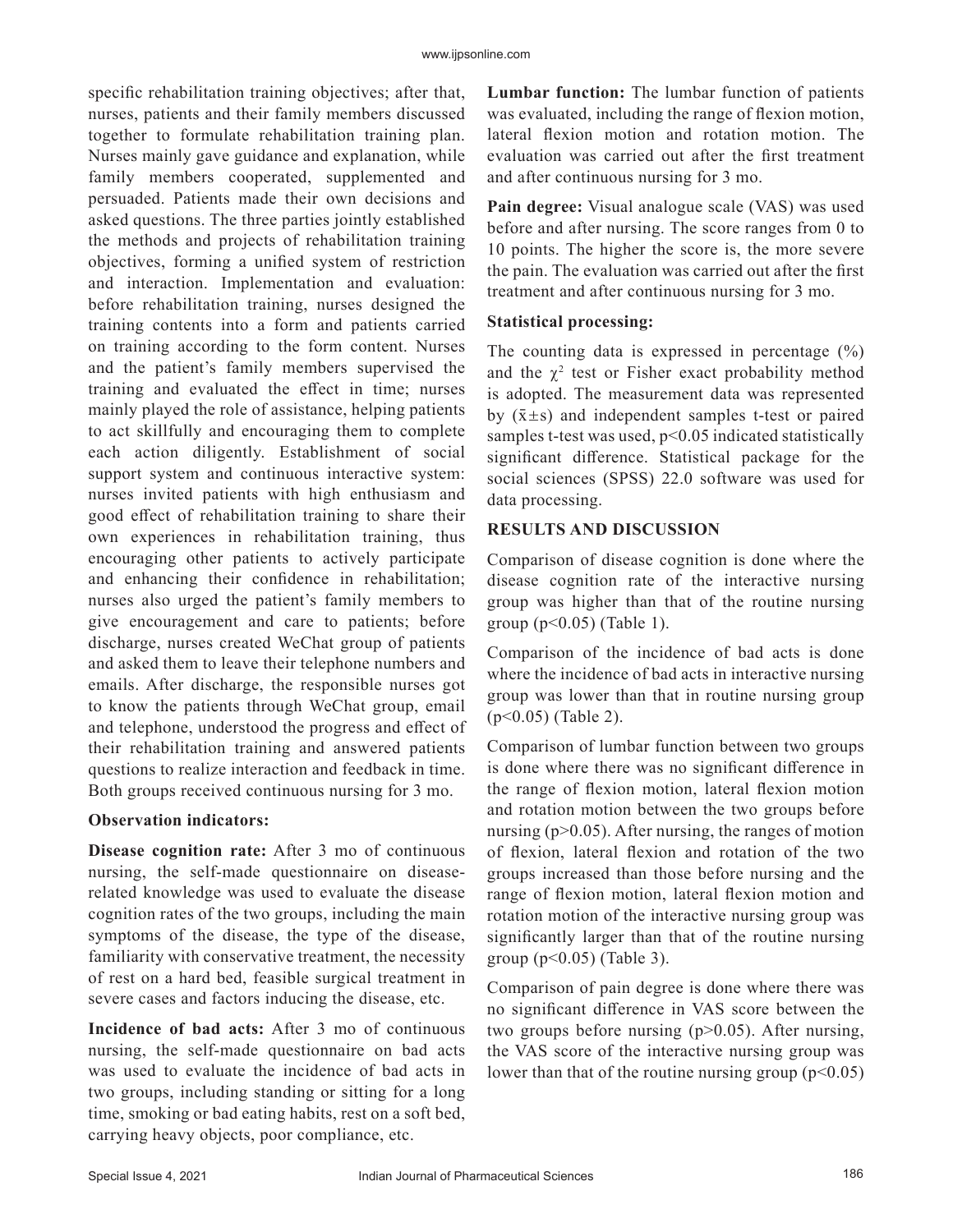# **TABLE 1: COMPARISON OF DISEASE COGNITION RATE BETWEEN TWO GROUPS CASE (%)**

| Group                                    | Main symptoms<br>of disease | Type of disease | <b>Familiar with</b><br>conservative<br>treatment | Necessity of<br>rest on a hard<br>bed | Feasible<br>surgical<br>treatment in<br>severe cases | <b>Factors</b><br>inducing<br>diseases |
|------------------------------------------|-----------------------------|-----------------|---------------------------------------------------|---------------------------------------|------------------------------------------------------|----------------------------------------|
| Interactive<br>nursing group<br>$(n=68)$ | 63 (92.65)                  | 59 (86.76)      | 61 (89.71)                                        | 58 (85.29)                            | 57 (83.82)                                           | 55 (80.88)                             |
| Routine nursing<br>group $(n=68)$        | 34 (50.00)                  | 32 (47.06)      | 27 (39.71)                                        | 37 (54.41)                            | 35 (51.47)                                           | 39 (57.35)                             |
| $\chi^2$                                 | 30.234                      | 24.211          | 31.676                                            | 15.398                                | 16.261                                               | 8.819                                  |
| p                                        | 0.000                       | 0.000           | 0.000                                             | 0.000                                 | 0.000                                                | 0.003                                  |

## **TABLE 2: COMPARISON OF THE INCIDENCE OF BAD ACTS BETWEEN TWO GROUPS CASE (%)**

| Group                                 | <b>Standing or sitting</b><br>for a long time | Smoking or bad<br>eating habits | Rest on a soft bed | Carrying heavy<br>objects | Poor compliance |
|---------------------------------------|-----------------------------------------------|---------------------------------|--------------------|---------------------------|-----------------|
| Interactive nursing<br>group $(n=68)$ | 33 (48.53)                                    | 32 (47.06)                      | 31 (45.59)         | 26 (38.24)                | 23 (33.82)      |
| Routine nursing<br>group $(n=68)$     | 52 (76.47)                                    | 47 (69.12)                      | 50 (73.53)         | 45 (66.18)                | 48 (70.59)      |
| $\chi^2$                              | 11.325                                        | 6.795                           | 11.020             | 10.637                    | 18.418          |
| p                                     | 0.001                                         | 0.009                           | 0.001              | 0.001                     | 0.000           |

#### **TABLE 3: COMPARISON OF LUMBAR FUNCTION BETWEEN TWO GROUPS (x̄s)**

| Group                                    | Range of flexion motion |                | Range of lateral flexion motion |                  | Range of rotation motion |                  |
|------------------------------------------|-------------------------|----------------|---------------------------------|------------------|--------------------------|------------------|
|                                          | Before nursing          | After nursing  | Before nursing                  | After nursing    | Before nursing           | After nursing    |
| Interactive<br>nursing group<br>$(n=68)$ | $53.46 \pm 7.58$        | $69.52 + 8.17$ | $39.61 \pm 10.89$               | $51.72 \pm 8.04$ | $39.55 \pm 11.03$        | $48.65 \pm 7.33$ |
| Routine nursing<br>group $(n=68)$        | $54.01 \pm 8.45$        | $63.70+9.21$   | $40.32+9.95$                    | $44.83 \pm 7.56$ | $38.14 \pm 10.29$        | $43.70 + 8.68$   |
| t                                        | 0.400                   | 3.898          | 0.397                           | 5.148            | 0.771                    | 18.182           |
| p                                        | 0.690                   | 0.000          | 0.692                           | 0.000            | 0.442                    | 0.000            |

#### **TABLE 4: COMPARISON OF PAIN DEGREE BETWEEN TWO GROUPS (x̄s, POINT)**

| Group                                 | Before nursing  | After nursing   |        | D     |
|---------------------------------------|-----------------|-----------------|--------|-------|
| Interactive nursing<br>group $(n=68)$ | $6.73 \pm 1.48$ | $2.82 \pm 0.45$ | 20.843 | 0.000 |
| Routine nursing group<br>$(n=68)$     | $6.50 \pm 1.34$ | $3.66 \pm 1.57$ | 11.346 | 0.000 |
| t                                     | 0.937           | 4.241           |        |       |
| p                                     | 0.350           | 0.000           |        |       |

## (Table 4).

The incidence of LDH is related to many factors, such as age, occupation, heredity, smoking, etc. In recent years, the incidence of LDH is on the rise due to the increasing pressure of life. Conservative treatment is the first choice for LDH treatment. Because of the differences in patient's educational level and understanding ability, the compliance of rehabilitation training is poor during conservative treatment and the bad act habits and lifestyle have not been changed, which affects the treatment effect<sup>[5]</sup>. Therefore, effective nursing intervention during conservative treatment of LDH has important clinical significance. King's interactive compliance theory includes social system, interpersonal system and personal system. It emphasizes effective communication between nurses and patients and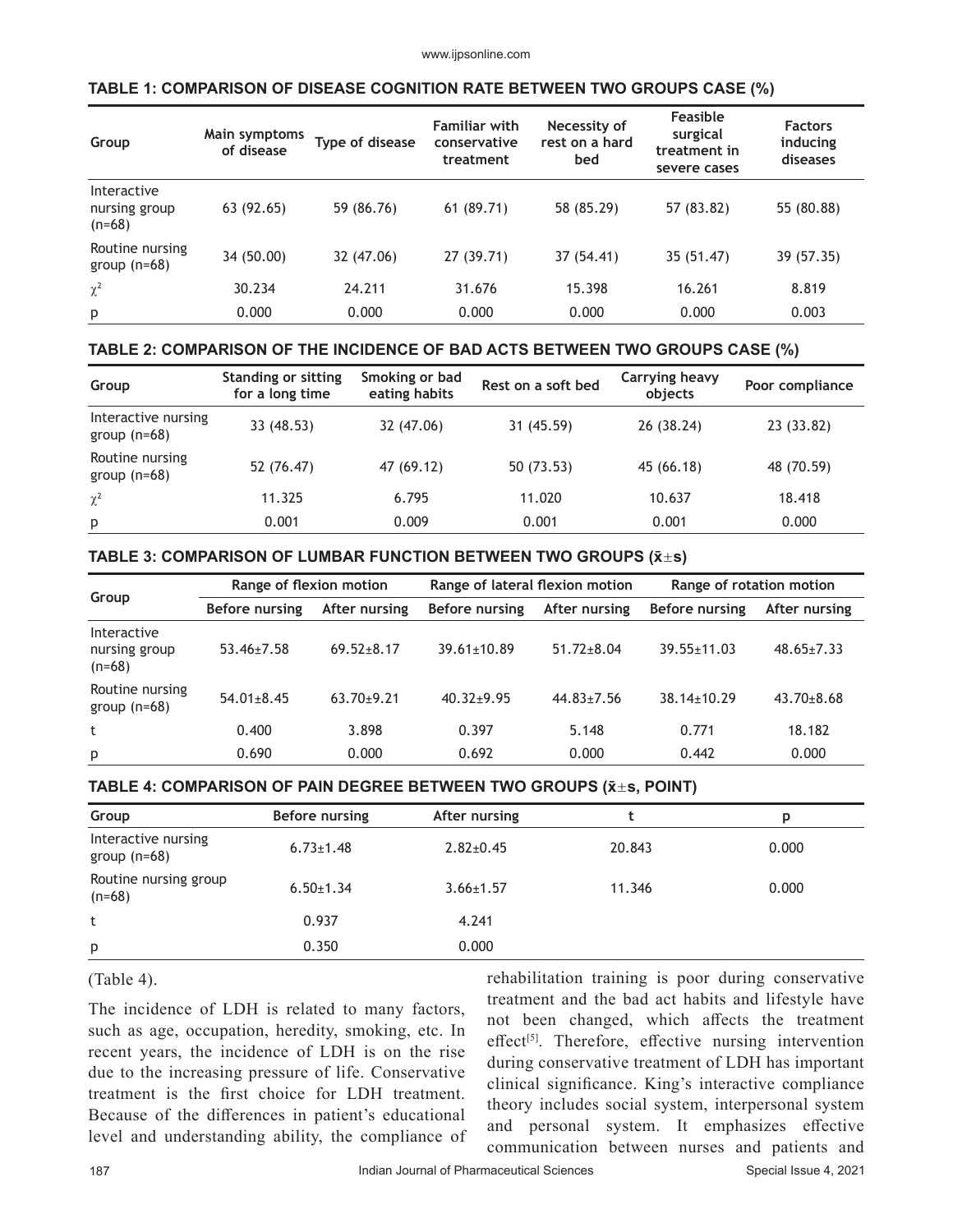promotes mutual influence and correct perception, thus gradually completes nursing goals<sup>[6]</sup>. Research shows that King's interactive compliance theory improves nurse-patient communication effect and promotes patients subjective initiative to improve nursing quality[7].

In this study, the nursing intervention guided by King's interactive compliance theory was applied to LDH conservative treatment. The results showed that the disease cognition rate of the interactive nursing group was higher than that of the routine nursing group, indicating that nursing intervention guided by King's interactive compliance theory could improve the disease cognition rate of LDH patients. Nursing intervention guided by King's interactive compliance theory promoted communication between nurses and patients by implementing planned and purposeful intervention for patients in combination with action demonstration and videos, thus improving patients understanding of LDH symptoms, conservative treatment methods, curative effect and inducing factors. At the same time, the patient's family members were also taken as education objects, which improved patient's initiative and enthusiasm in learning together. In addition, family members, as family supporters of patients, were conducive to cultivating a good family atmosphere. Their participation was beneficial to formulating mutually recognized behavioral intervention plans for patients rehabilitation training, reducing family unfavorable factors and ensuring the maintenance of patients enthusiasm in treatment<sup>[8,9]</sup>. Multi-interaction between nurses and patients, family members and patients, family members and nurses helped to consolidate and strengthen the interaction, increase the breadth and depth of communication, further enhance the understanding of patients and their families on diseases and treatment methods and eliminate difficulties in time. Communication between patients and their family member was helpful to strengthen patient's cognition of unfamiliar knowledge points, timely correct measures cognition and consolidate cognition[10].

The results of this study showed that the incidence of bad acts in the interactive nursing group was lower than that in the routine nursing group and the range of flexion motion, lateral flexion motion and rotation motion of the interactive nursing group was higher than that of the routine nursing group, indicating that nursing intervention guided by King's interactive compliance theory was helpful to reduce the bad acts of LDH patients and promote the recovery of lumbar function. In this study, patients were guided to carry out body position training and change bad living habits. The patients were also guided to protect lumbar vertebrae in labor and work. Avoidance of heavy objects lifting and family member's participation was emphasized<sup>[11]</sup>. All these would help patients develop correct standing, sitting and behavior habits<sup>[12]</sup>. WeChat and E-mail are daily communication tools for the public and their beneficial value in health education has been clinically confirmed $[13]$ . Fronczek research also shows that King's interactive compliance theory is helpful to improve the effect of distance education $[14]$ . This study provided an online communication platform for communication among patients and communication between nurses and patients by establishing WeChat group, thus shortening the distance between patients and nurses and helping nurses to play a coordinating role to ensure more effective clinical nursing. Relevant research shows that the scenario interactive intervention model created by King's interactive compliance theory can effectively promote the cognitive interaction between nurses and patients, promote the harmonious relationship between nurses and patients and help to improve patients' cognition level of theoretical knowledge<sup>[15]</sup>. According to the results of this study, the VAS score of the study group was lower than that of the control group, indicating that nursing intervention guided by King's interactive compliance theory could obviously relieve the pain of patients. It may be because of the inflammatory reaction in the body has been improved by effective improvement of lumbar function $[16]$ .

To sum up, nursing intervention guided by King's interactive compliance theory could improve disease cognition rate, reduce bad acts, improve lumbar function and relieve pain, with certain clinical promotion value.

#### **Conflicts of interest:**

The authors declared no conflict of interest.

## **REFERENCES**

1. Li GP, Wang CL, Yin F. Effect of rapid rehabilitation surgical nursing on postoperative complications, limb function and self-efficacy of patients with lumbar disc herniation. China Med Her 2018;15(14):147-51.